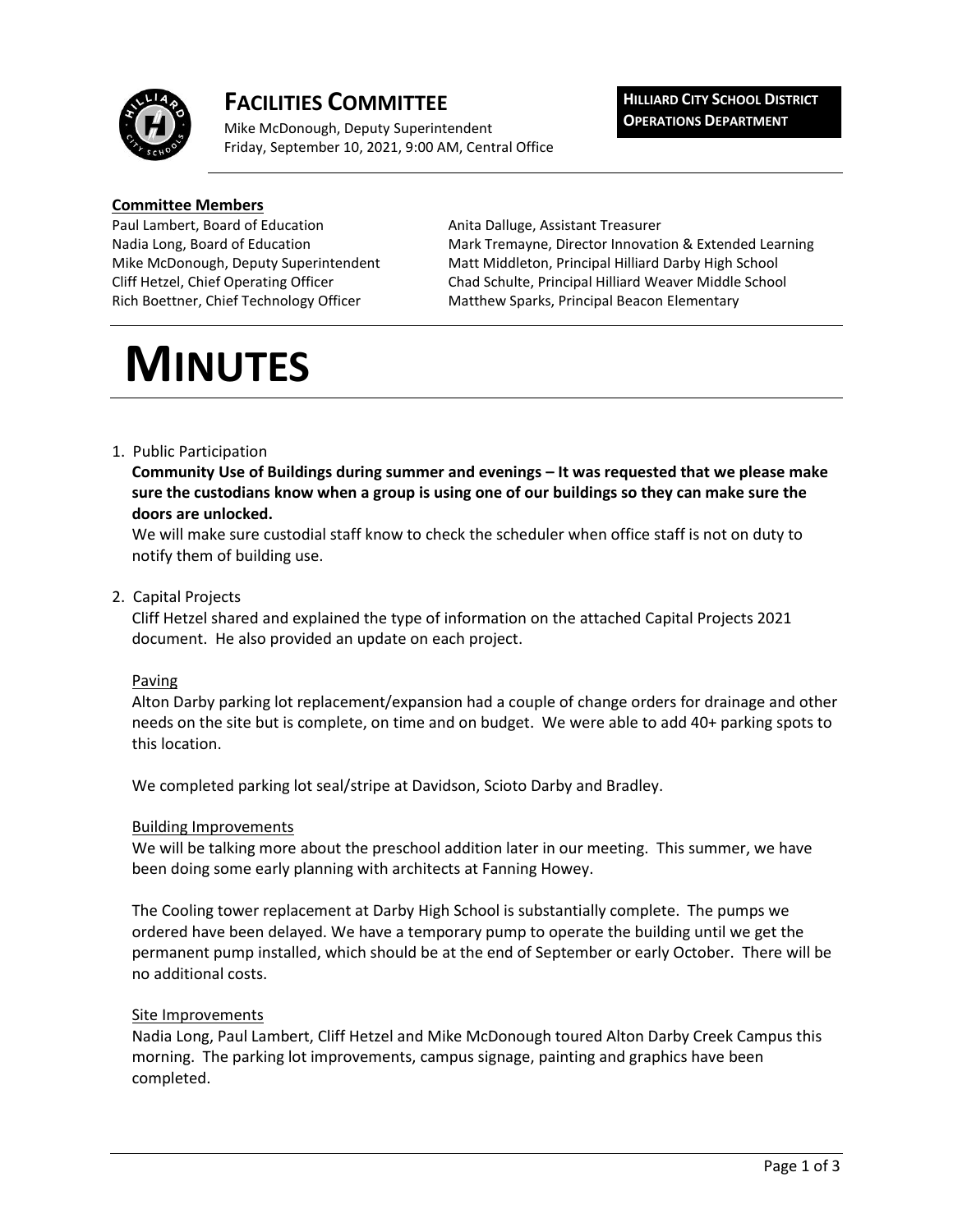The playground at Brown Elementary was a significant project that the PTO funded. We were a partner on this project. Our internal facilities team spent a couple of weeks tearing things out and replacing mulch. Check it out if you get a chance!

We will begin getting quotes on the handicap walk paths at the baseball field at Darby. We will work on these path improvements after football season so they will be complete for spring activities.

#### Athletics

We replaced the turf and track at Bradley. We had a minor change order related to additional drainage work and leveling of the track's surface that was unexpected. Overall the timelines have been met. We have been having games on the field when needed. The track is lined with the white lines. They will finish the color coating with two to three non-rain days.

The scoreboard went in at Bradley with no problems.

Fundraising is in progress for the Athletic Performance Center at Darby. Paul Lambert shared that he objected to using fundraising for a district facility. Nadia Long asked that this be taken to the Board to possibly be included with the Facilities Taskforce.

#### Technology

Tube tv's were replaced with monitors at the seven identified elementary buildings. It went very smoothly, and we plan to finish the other buildings next summer.

#### Esser Funded Projects

We replaced some HVAC equipment at the identified elementary buildings that qualified for the Esser federal funding in response to indoor air quality. We worked with our treasurer's office to add a couple of other opportunities to make improvements at our middle school buildings with the Esser funds. These improvements are designed to make sure the air is turning over in our buildings at an adequate frequency. The frequency is about 4  $\frac{1}{2}$  times per hour which meets the guidelines for a Covid environment.

Modular classrooms have been added at Ridgewood Elementary. We put up canopies and are in the process of finishing the canopy work. The building was ready for occupancy before the start of the school year. We have walkie-talkies and alarms. Everything is tied into the communications system in the building. There are four classrooms that house the 4th grade students. Mike explained that Ridgewood was near capacity at this time last year. We looked into spot redistricting. The redistricting was going to be much larger scale, so it was put on hold. Nadia Long suggested trying to get data from students that are occupying the modular units to see how their experience was.

#### Small Projects

These are beyond typical work order repairs. The small projects that were completed over the summer are listed on the attached Capital Projects 2021 document.

### 3. Facilities Database

Cliff shared the Capital Needs Analysis presentation that was presented to the Finance Committee in August. We maintain 30 buildings that total 2.35M square feet with an average age of 32 years. The CRV (Current Replacement Value) of \$672M is what it would take to reconstruct the buildings including soft costs. Our current FCI (Facility Condition Index) is 7.21%. Our Deferred Backlog is \$41.7M and 20 Year Cumulative Needs is \$208M. The presentation slides are attached and show Facilities Age Profile, Unfunded FCI Migration, Current PI Funding w/Decommissioning and Cumulative FCI Needs.